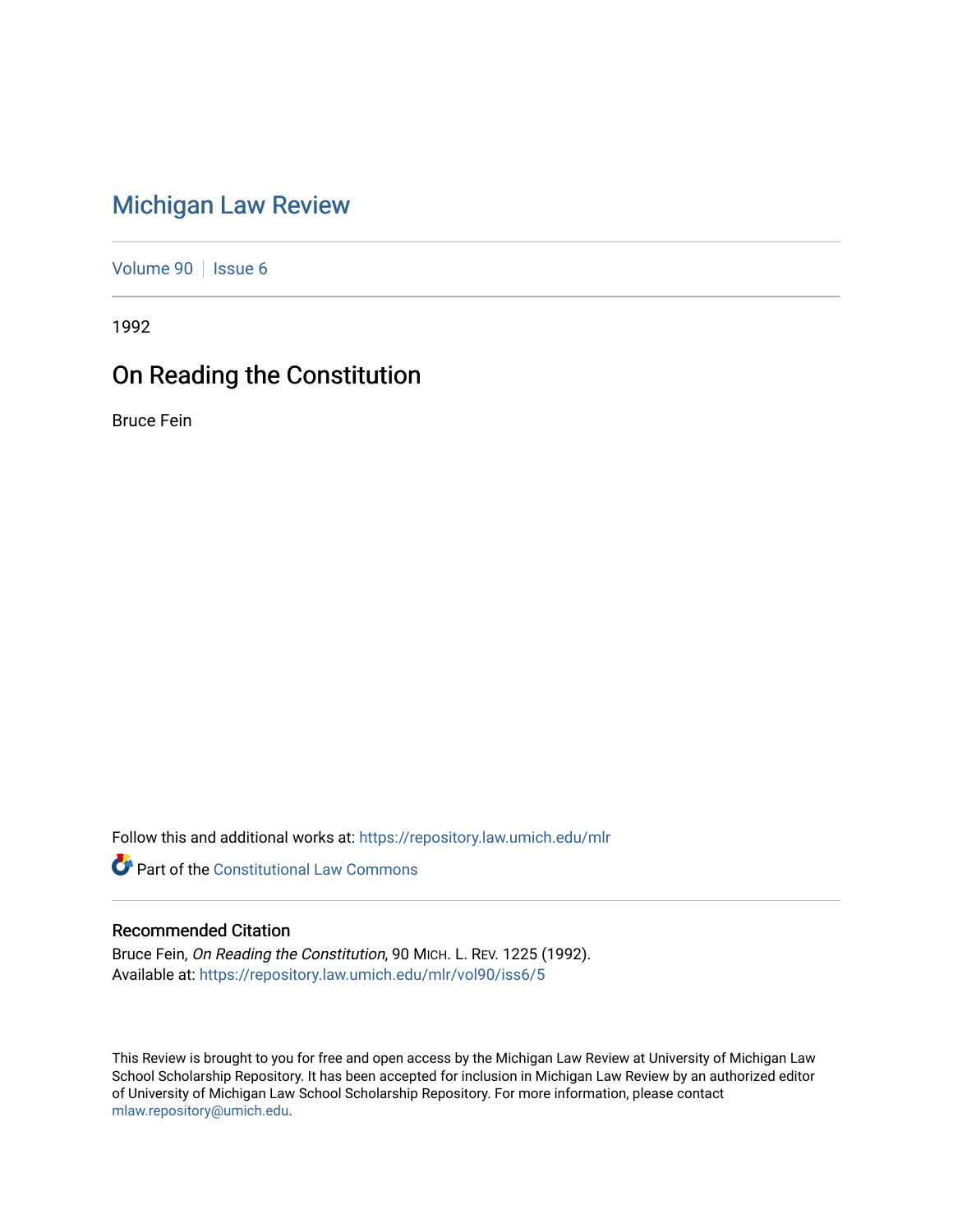## **ON READING THE CONSTITUTION**

### *Bruce Fein\**

ON READING THE CONSTITUTION. By *Laurence* H. *Tribe* and *Michael C. Dorf.* Cambridge: Harvard University Press. 1991. Pp. 144. \$18.95.

In *On Reading the Constitution*, Laurence H. Tribe<sup>1</sup> and Michael C. Dorf2 endeavor to dissect various contemporary approaches to constitutional interpretation. The book makes a constructive contribution to understanding and critiquing competing theories of interpretation but offers no satisfactory substitute that would be less susceptible to judicial arbitrariness.

Tribe and Dorf, in an attempt to develop a coherent approach to constitutional interpretation, divagate into such diverse disciplines as literature and mathematics.<sup>3</sup> The authors ultimately conclude, however, that no unitary formula should confine constitutional interpretation. Thus, they remonstrate against too much reliance on history or the textually unratified views of the Founding Fathers (pp. 8-13), against reading provisions either in complete isolation or as part of a unified philosophical chorus (pp. 21-28), and against eliminating all value choices in expounding a charter replete with generalities (p. 33).

Instead, Tribe and Dorf contend that constitutional interpretation should follow common law traditions in which judges announce narrow rulings founded on the reasoning of prior cases that conform to the central moral value or values in a specific constitutional clause (pp. 65-80). Tribe and Dorf correctly point out that no school of constitutional interpretation — whether based on original intent, history, traditions, or precedent  $-$  can avoid leaving a large discretionary element to the interpreter. In other words, judges will be capable of smuggling idiosyncratic value choices into their decisions no matter what interpretive theory they embrace.

But Tribe and Dorf fail adequately to address the danger of judicial overreaching; instead, they champion an open-ended interpretive

<sup>•</sup> Private practitioner, Great Falls, VA; syndicated columnist. J.D. 1972, Harvard.-Ecl.

<sup>1.</sup> Ralph S. Tyler, Jr. Professor of Constitutional Law, Harvard University.

<sup>2.</sup> Law Clerk to Associate Justice Anthony M. Kennedy, U.S. Supreme Court.

<sup>3.</sup> For example, to prove that some value choice is inherent in the interpretive task, Tribe and Dorf draw on the standards of mathematical proof expounded by Imre Lakatos. Pp. 87-91. According to Lakatos, one method of discrediting a claim that a triangle has been constructed with the sum of its angles greater than 180° is by simply asserting that the figure is an imposter. With the profundity of Nestor, Tribe and Dorf inform the reader: "In the law there is an analogous device called drawing a distinction without a difference." P. 91.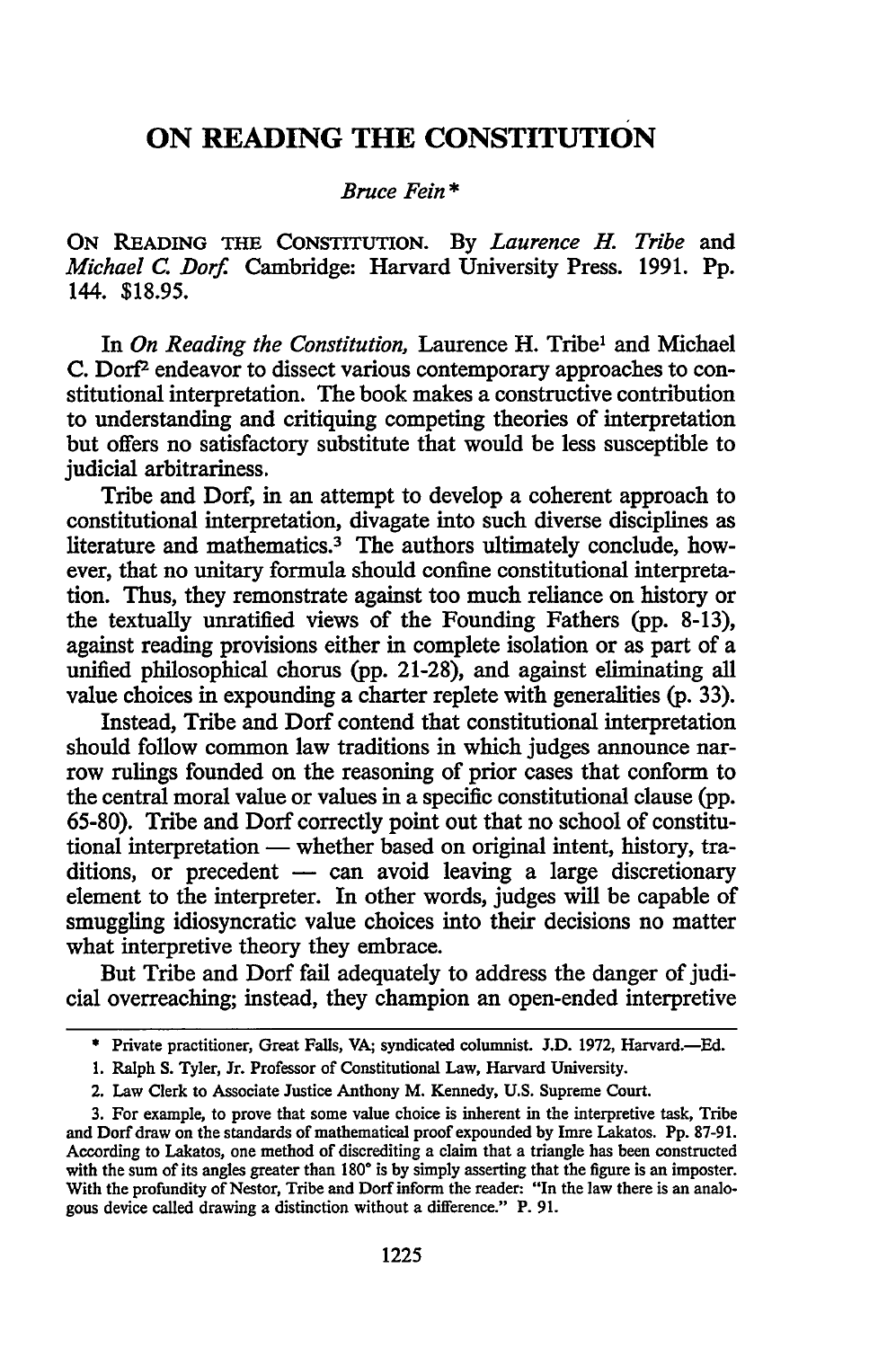approach which may exacerbate the problem. In the authors' view, the interpretation of terms like *liberty* and *property* requires basic value choices, and "[c]onstitutional value choices cannot be made ... without recourse to a system of values that is at least partially external to the constitutional text" (p. 66). Thus, in discussing the Due Process and Equal Protection Clauses, Tribe and Dorf insist on resorting to extraconstitutional sources of authority in the interpretive task (p. 116).

But is there no superior alternative to Tribe and Dorf's reliance on the personal moral convictions or other idiosyncracies of judges? This review will attempt to develop an approach to constitutional interpretation that focuses on the language and purpose of constitutional provisions instead of the personal values of judges. It will then compare this alternative approach with the interpretive theory advanced by Tribe and Dorf.

I

The Constitution was crafted with the overarching goal of checking government tendencies to tyranny or arbitrariness. Trust in the benevolence, statesmanship, or wisdom of officeholders in any branch was generally eschewed because persons who display such characteristics are *rarae aves.* As James Madison warned in *Federalist 51:* 

But what is government itself but the greatest of all reflections on human nature? If men were angels, no government would be necessary. If angels were to govern men, neither external nor internal controls on government would be necessary. In framing a government that is to be administered by men over men, the great difficulty lies in this: you must first enable the government to control the governed; and in the next place oblige it to control itself. A dependence on the people is, no doubt, the primary control on the government; but experience has taught mankind the necessity of auxiliary precautions. 4

Madison exempted neither members of the federal judiciary from his critique of human nature nor the judiciary itself from his call for auxiliary institutions or customs to restrain arbitrariness. Concededly, the Founding Fathers voiced their greatest concern for legislative tyranny because they had repeatedly been first-hand witnesses to that evil. In 1787, no historical examples existed of abusive exertions of power by a genuinely independent judiciary endowed with the power of judicial review because the institution was a constitutional innovation.

But that does not gainsay the Founding Fathers' self-evident desire for an interpretive theory that enables judicial performance of its checking role, yet acts as an internal restraint on caprice. Furthermore, the history of the Supreme Court suggests that its members are typified by mediocrity and a propensity for wrongheadedness urgently

<sup>4.</sup> THE FEDERALIST No. 51, at 150 (James Madison) (Roy P. Fairfield ed., 2d ed. 1981).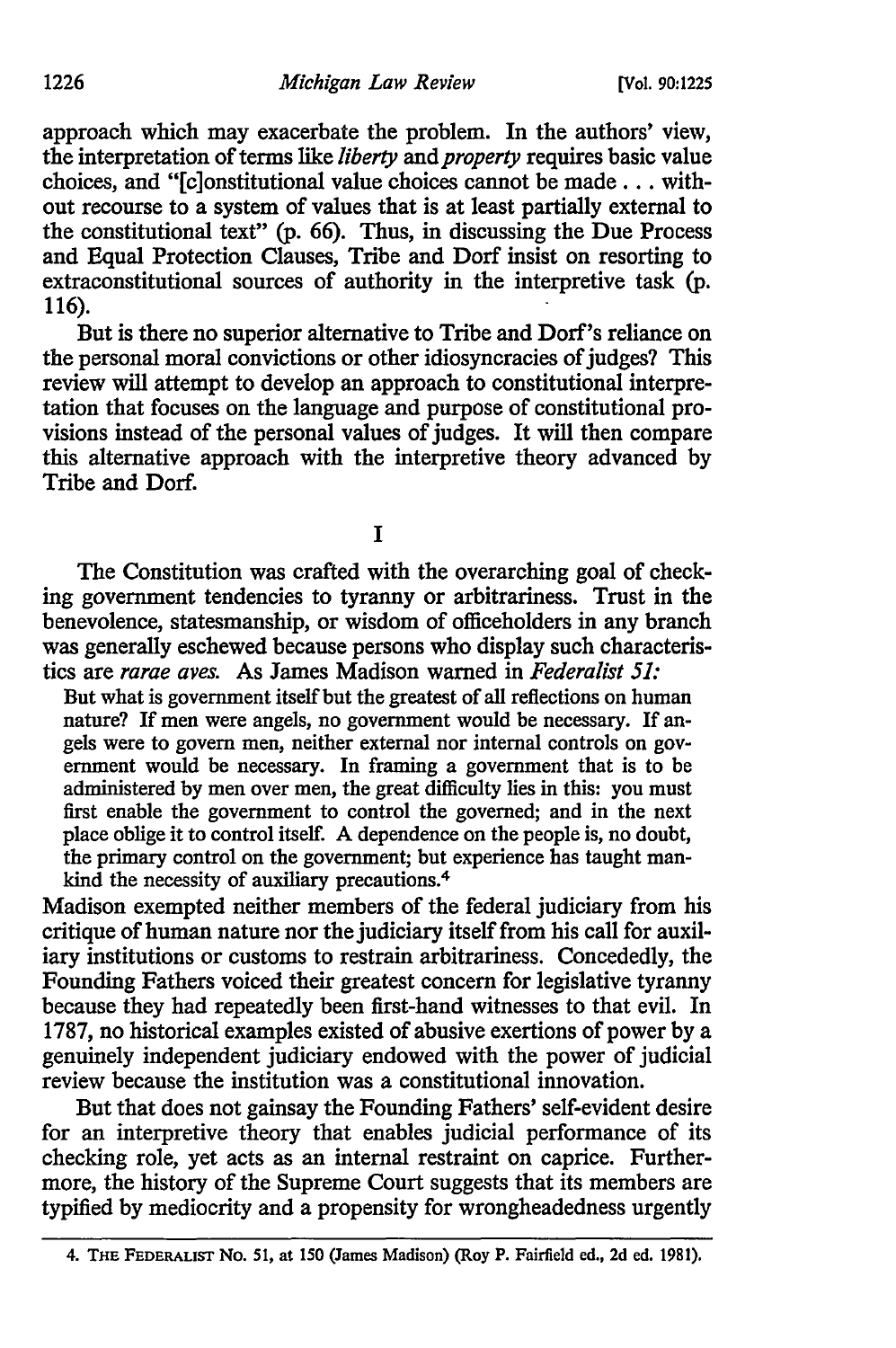in need of a lucid and restraining theory of constitutional interpretation. Illustrative, but far from exhaustive, are *Dred Scott v. Sandford,* <sup>5</sup> the income tax decisions,<sup>6</sup> the separate but equal doctrine of six decades,<sup>7</sup> the *Lochner* era of four decades,<sup>8</sup> the Japanese relocation cases,<sup>9</sup> the criminal justice revolution<sup>10</sup> and the reapportionment cases11 of the Warren Court, and the *ex cathedra* pronouncement of *Roe v. Wade.* <sup>12</sup> As Justice Oliver Wendell Holmes perspicaciously observed, judges are apt to be naive and simpleminded and desperately need education in the obvious.13

That the Founding Fathers did not envision a Don Quixote role for the federal judiciary is manifest. At the constitutional convention, for example, delegate Oliver Ellsworth remonstrated against the superfluity of the Ex Post Facto Clause: "[T]here was no lawyer, no civilian who would not say that ex post facto laws were void of themselves. It cannot then be necessary to prohibit them."<sup>14</sup> Ellsworth's view lost by a seven-to-three vote; 15 it was understood that the judiciary would not be empowered to nullify ex post facto laws on general principles of justice or fairness. The majority that ratified the Bill of Rights also apparently believed that its protections required amendments to the Constitution to obtain legitimacy.

The Founding Fathers renounced the idea of a federal judiciary empowered to protect individual rights through vague principles of natural rights or fairness. The Ninth Amendment<sup>16</sup> is not to the contrary. It is a warning to the judiciary to desist from sustaining federal legislative or executive power simply because its assertion would not violate a provision in the Bill of Rights. For instance, congressional power to regulate the press is not automatically legitimate whenever the regulation does not violate the First Amendment. James Madison, chief architect of the Bill of Rights, subscribed to that modest purpose

6. *See* Pollock v. Farmers' Loan & Trust Co., 158 U.S. 429 (1895); Pollock v. Farmers' Loan & Trust Co., 157 U.S. 601 (1895).

7. *See* Plessy v. Ferguson, 163 U.S. 537 (1896).

8. *See, e.g.,* Morehead v. New York *ex. rel* Tipaldo, 298 U.S. 587 (1936); Lochner v. New York, 198 U.S. 45 (1905); Allgeyer v. Louisiana, 165 U.S. 578 (1897).

9. *See* Korematsu v. United States, 323 U.S. 214 (1944); Hirabayashi v. United States, 320 U.S. 81 (1943).

10. *See, e.g.,* Miranda v. Arizona, 384 U.S. 436 (1966); Mapp v. Ohio, 367 U.S. 643 (1961).

11. *See, e.g.,* Reynolds v. Sims, 377 U.S. 533 (1964).

12. 410 U.S. 113 (1973).

13. *See* OLIVER W. HOLMES, *Law and the Court, in* CoLLECTED LEGAL PAPERS 291, 295 (1920).

14. 2 MAx FARRAND, THE RECORDS OF THE FEDERAL CONVENTION OF 1787, at 376 (1937).

15. *Id.* 

16. "The enumeration in the Constitution, of certain rights, shall not be construed to deny or disparage others retained by the people." U.S. CONST. amend. IX.

<sup>5. 60</sup> U.S. (19 How.) 393 (1857).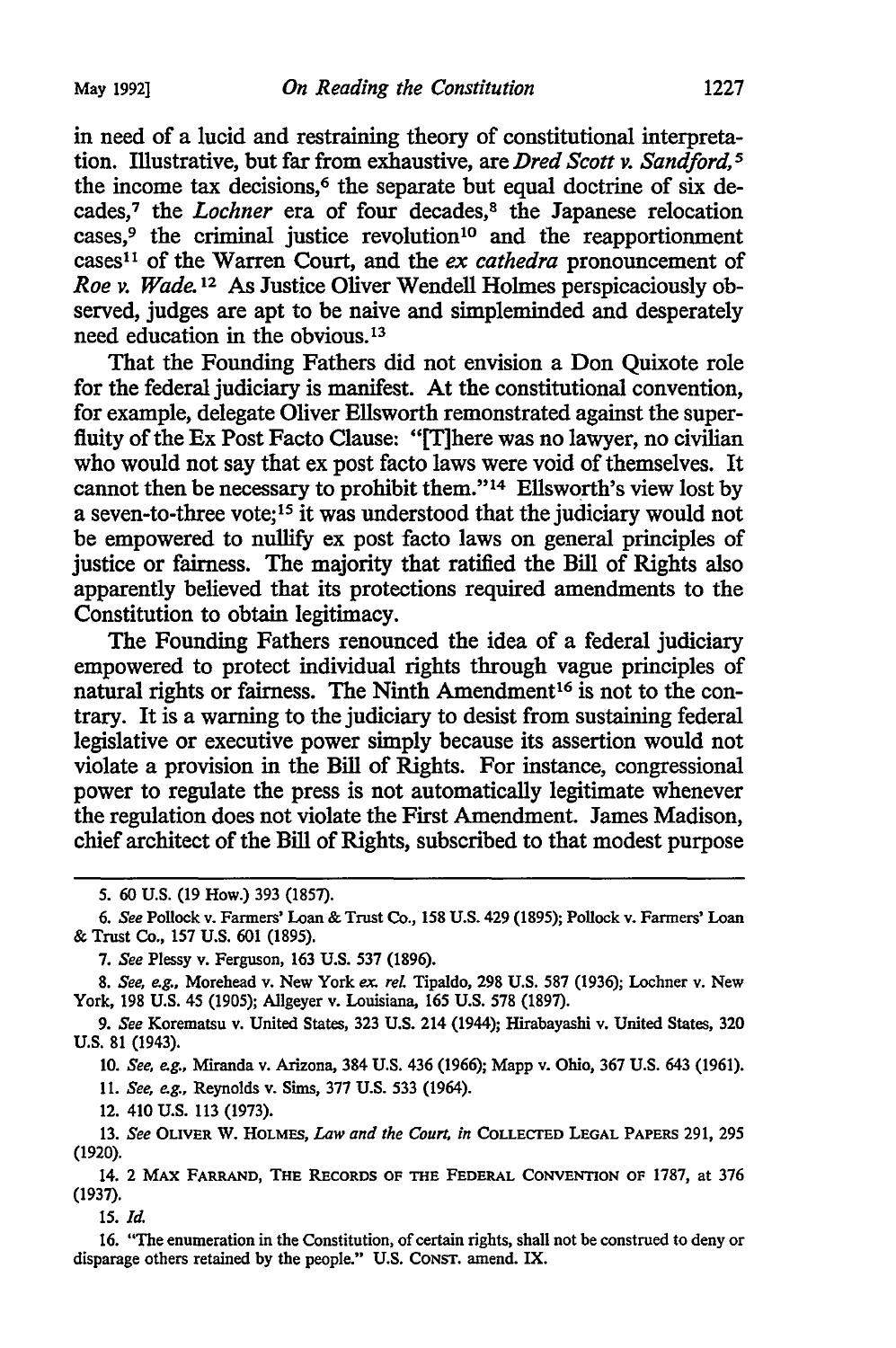of the Ninth Amendment, a conclusion consistent with the virtual absence of contemporary debate over its inclusion in the Bill of Rights. <sup>17</sup>

Thomas Jefferson presciently warned against a cavalier treatment of the constitutional text and urged that amendments were the best method of constitutional innovation:

I had rather ask an enlargement of power from the nation, where it is found necessary, than to assume it by a construction which would make our powers boundless. Our peculiar security is in possession of a written Constitution. Let us not make it a blank paper by construction .... Let us go then perfecting it, by adding, by way of amendment to the Constitution, those powers which time and trial show are still wanting. <sup>18</sup>

The amendment process, moreover, is not a chimera. Twenty-six amendments have surmounted the supermajority rules for constitutional ratification, and most were ratified promptly. The amendment process pertains to theories of constitutional interpretation because it discredits the idea that only Supreme Court decrees can protect individual rights from the majority. The Fifteenth, Nineteenth, and Twenty-Sixth Amendments, which prohibit voting discrimination based on race, gender, or youth, were all proposed and ratified predominantly by persons representing middle-aged or elderly white males.

An interpretive theory should not be rejected simply because its application leads to an unfetching result in some or many cases. As Justice Benjamin Cardozo observed, the Constitution tolerates many policies that a judge might think immoral or unfair. Judges empowered to adjudicate according to their individual sense of justice might produce a benevolent despotism, but such a regime would put an end to the reign of law. 19 Justice Holmes echoed those sentiments in admonishing Judge Learned Hand that the judicial duty is not to invoke a personal standard of justice but to play the game according to the rules.20

What are those rules for constitutional interpretation? Instead of adhering to the idiosyncratic and highly discretionary approach of Tribe and Dorf, judges should confine themselves to examining the language and evident purposes of constitutional provisions. That standard minimizes (but does not eliminate) the opportunity for arbitrary decrees, yet safeguards the vitality of rights and powers the Constitution clearly endorses.

In many instances, the purpose of a provision will be manageably

<sup>17.</sup> *See* 1 ANNALS OF CoNG. 754-55 (Joseph Gales ed., 1834) (proceedings of Aug. 17, 1789); 12 THE PAPERS OF JAMES MADISON 204, 459 (Charles F. Hobson et al. eds., 1979).

<sup>18.</sup> Letter from Thomas Jefferson to Wilson C. Nicholas (Sept. 7, 1803), *in* 10 THE WORKS OF THOMAS JEFFERSON 10-11 (Paul L. Ford ed., 1905).

<sup>19.</sup> BENJAMIN N. CARDOZO, THE NATURE OF THE JUDICIAL PROCESS 136 (1921).

<sup>20.</sup> LEARNED HAND, *A Personal Confession, in* THE SPIRIT OF LIBERTY 306-07 (Irving Dilliard ed., 1960).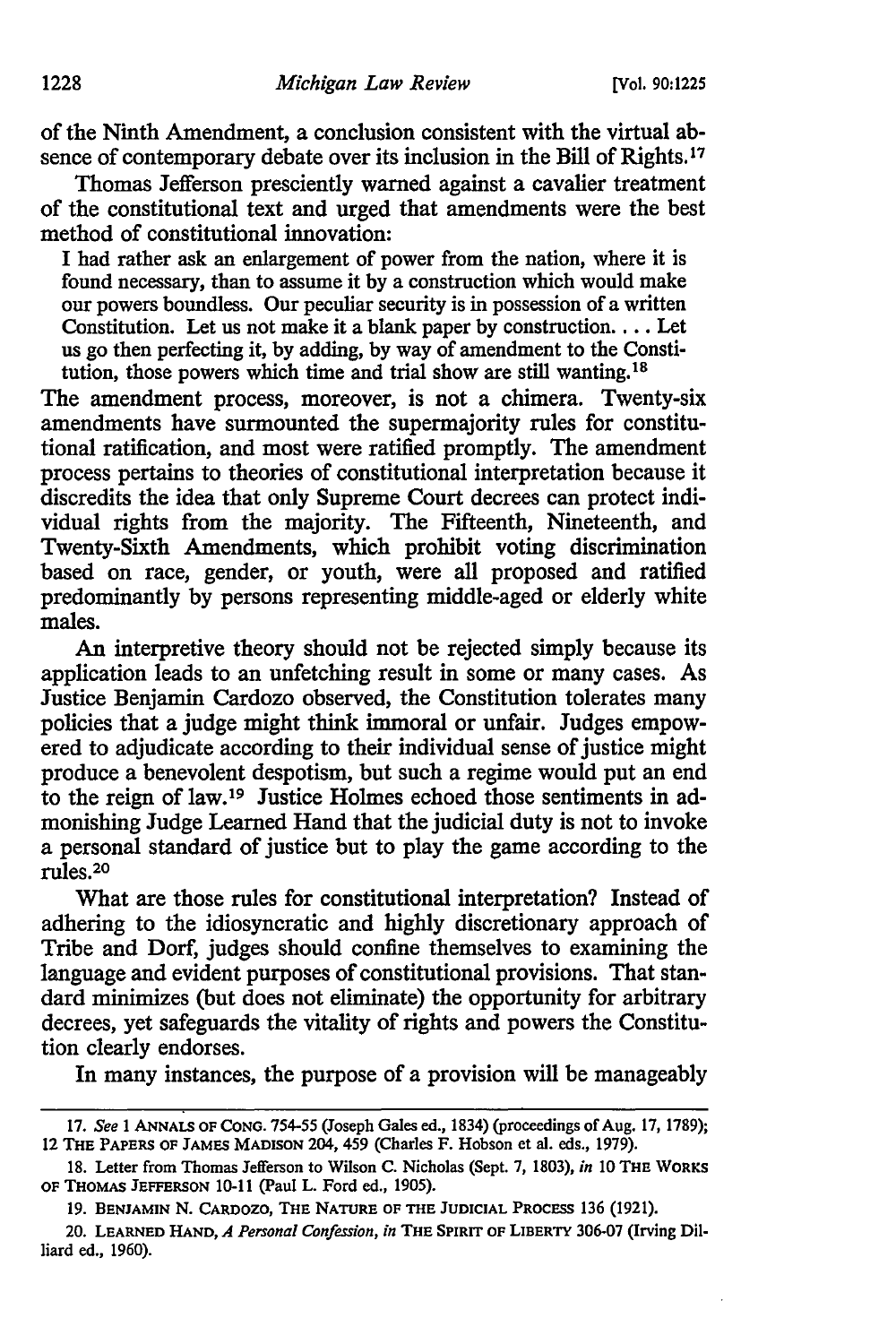clear from the text. Section One of the Fourteenth Amendment, for example, forbids a state from denying "to any person within its jurisdiction the equal protection of the laws."<sup>21</sup> The equal protection language, designed to prevent arbitrary legal classifications or applications of the law, provides a central check against the tyranny the constitutional Framers so abhorred.22 Applying the language and purpose standard, we see that the decision in *Plessy v. Ferguson* 23 expounding the separate but equal doctrine was clearly wrong and that the overthrow of *Plessy* in *Brown v. Board of Education* 24 was clearly correct. Legal segregation of the races in public education was arbitrary from its inception. It served no public interest consistent with the equal protection rights of individuals. A majority's desire to discriminate is not a constitutionally legitimate aim.

It is irrelevant to the language and purpose standard that all or a majority of the Fourteenth Amendment's framers believed that segregated public schooling was consistent with its equal protection stipulation. The amendment's ratifiers approved its language, not the concealed or overt understandings of its champions, and omitted any express exemption for public schools from its equal protection shield. Legislators and laymen commonly trumpet general principles of justice while remaining utterly indifferent to the inconsistencies between these principles and prevailing customs or practices. Intellectual honesty or consistency is not a hallmark of human nature, and legislators are exceptionally prone to verbal hypocrisy because of their preoccupation with popularity and reelection.

John Milton, who elegantly denounced the licensing of the press in *Aeropagitica,* 25 became a censor himself under Cromwell's Commonwealth and Protectorate.26 Emulating Milton, several members of Congress who supported the First Amendment soon thereafter rallied behind the 1798 Sedition Act.<sup>27</sup> They were apparently indifferent to their intellectual inconsistency because the Sedition Act targeted their

336 U.S. at 112.

24. 347 U.S. 483 (1954).

25. JOHN MILTON, AREOPAGITICA: A SPEECH FOR THE LIBERTY OF UNLICENSED PRINT-ING TO THE PARLIAMENT OF ENGLAND (Richard c. Jebb ed., 1918).

26. WILL DURANT & ARIEL DURANT, THE AGE OF Louis XIV 243 (1963).

27. Representatives Abie! Foster, James Schureman, Thomas Sinnickson and George Thatcher voted in favor of both the Bill of Rights and the 1798 Sedition Act. *See 5* ANNALS OF

<sup>21.</sup> U.S. CoNsr. amend. XIV,§ 1.

<sup>22.</sup> Thus, Justice Robert Jackson noted in Railway Express Agency v. New York, 336 U.S. 106 (1949):

I regard it as a salutary doctrine that cities, states and the Federal Government must exercise their powers so as not to discriminate between their inhabitants except upon some reasonable differentiation fairly related to the object of regulation. . . . The framers of the Constitution knew, and we should not forget today, that there is no more effective practical guarantee against arbitrary and unreasonable government than to require that the principles of law which officials would impose upon a minority must be imposed generally.

<sup>23. 163</sup> U.S. 537 (1896).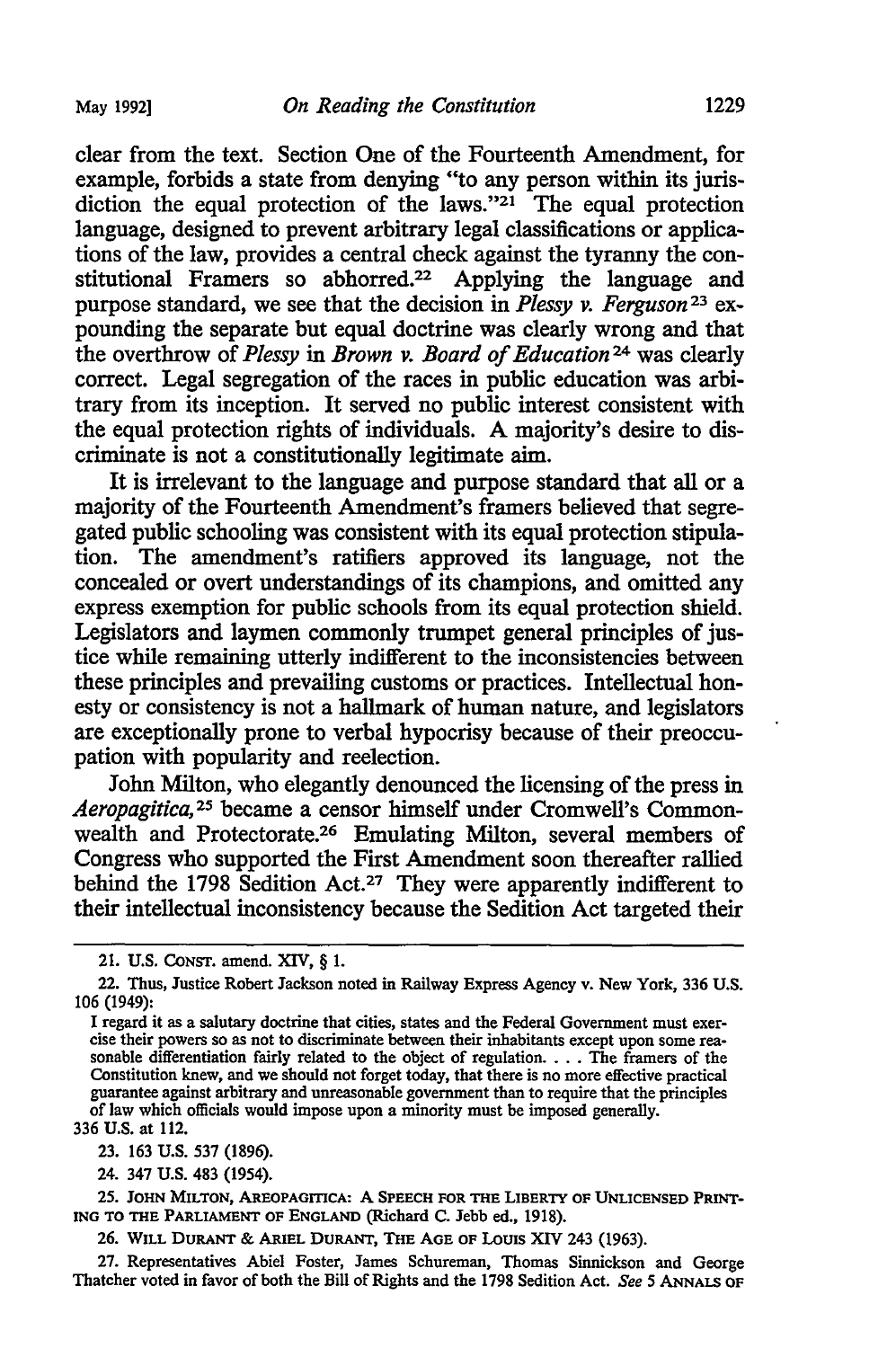### 1230 *Michigan Law Review* (Vol. 90:1225

political adversaries of the day. Similarly, a majority of Fourteenth Amendment champions probably desired an equal protection exemption for public schools because racial integration would have been politically unpopular. But why should the Supreme Court pay attention to these hypocritical desires at war with the unambiguous concept of equal protection? If the amendment's ratifiers lacked the political courage or honesty to water down its equal protection language, courts were certainly not obliged to shore up such cowardice through tortured interpretations. That would be unfaithful to the Court's overarching mission to check arbitrary rule.28 Ultimately, the language and purpose standard of interpretation properly compels intellectual honesty from lawmakers - an enormously powerful safeguard against arbitrariness. The standard also constrains the interpretive task of judges by limiting the role that personal political convictions may play in adjudication.

II

How would the language and purpose test fare in general operation, and how does it compare to Tribe and Dorf's interpretive theory? Would it minimize the opportunity for judicial smuggling of idiosyncratic values into the Constitution? Tribe and Dorf insist that judges must and should make extraconstitutional choices in constitutional interpretation but that they should seek as much guidance from the text as possible. That standard simply enlists the Constitution in support of judges' personal aims, heedless of the resulting arbitrariness it sanctions. Tribe and Dorf fail to explain why judicial arbitrariness is any less menacing than executive or legislative caprice.

The language and purpose test, in contrast, postulates that arbitrariness in government is equally threatening irrespective of its origins, and it attempts an interpretive constitutional standard that simultaneously curbs judicial caprice and retains sufficient judicial clout to arrest tyranny in the nonjudicial branches. No Euclidian proof exists that the language and purpose test could achieve its intended goals, but a systematic application of this standard to some central constitutional questions suggests that it is superior to the approach of Tribe and Dorf.

CONGRESS 2113-14 (1798); HI5TORY OF CoNGRESS 169-70 (Philadelphia, Lea & Blanchard 1843).

<sup>28.</sup> Of course, the actual text of the Constitution contains several prominent examples of intellectual dishonesty and hypocrisy. It tolerated slavery, mandated legal assistance in capturing fugitive slaves, *see* U.S. CONST. art. IV, § 2, cl. 3, treated slaves as three fifths of whites for purposes of electoral apportionment, *see* U.S. CONST. art. I, § 2, cl. 3, and, until 1808, prohibited limitations on the slave trade, *see U.S. Const.* art. I, § 9, cl. 1. All of these provisions conflicted with the general constitutional principles of electoral government and the protection of individuals from tyranny. But constitutional dignity required incorporation of these unseemly political compromises into the constitutional text; they were not effectuated by tacit or express oral understandings at the constitutional convention or state ratification conventions.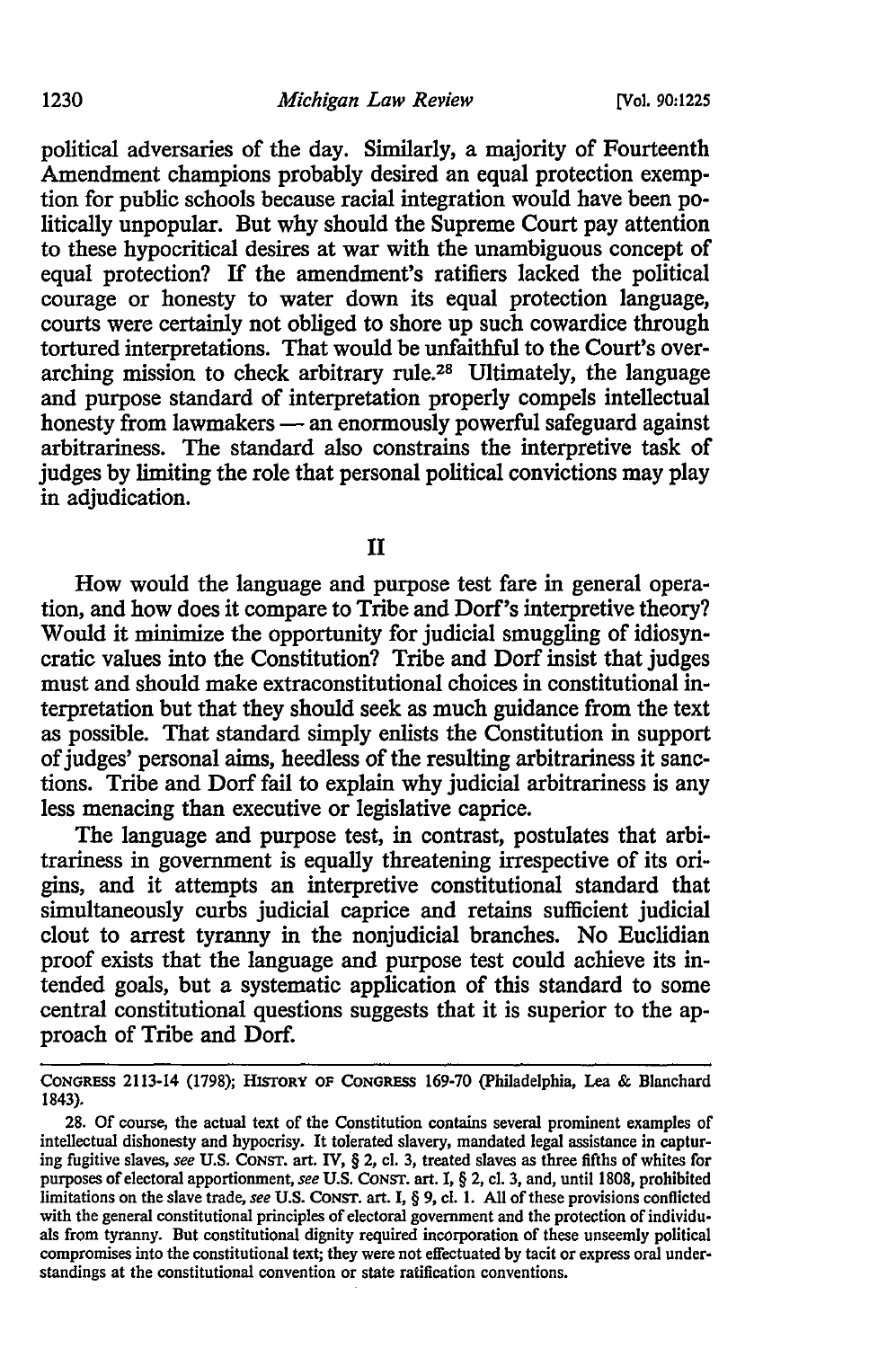For example, the Fifth and Fourteenth Amendments prohibit both the federal government and the states from depriving persons "of life, liberty, or property without due process of law."<sup>29</sup> Due process is clearly violated if either a legislative enactment or its enforcement is arbitrary or tyrannical, unless the constitutional text elsewhere authorizes such oppression. The general phrase *due process* does not recognize any exemptions from its renunciation of legal arbitrariness.

In *Bolling v. Sharpe,* 30 the Supreme Court held that due process prohibited racial segregation in federally operated schools in the District of Columbia. Such racial segregation, the Court reasoned, constituted an arbitrary deprivation of the liberty of black students: it served neither an educational nor any other legitimate constitutional objective. The language and purpose standard justifies *Bolling.* That many slaveholding framers of the Fifth Amendment did not subjectively intend to proscribe segregated schooling is irrelevant. The language they ratified created no due process exception for public schools.

In contrast, the language and purpose standard would not support the Supreme Court's *Roe v. Wade*<sup>31</sup> decree. There the Court ruled that due process permitted meaningful abortion restrictions only during the third trimester of pregnancy, and then only if carrying the fetus to term would be emotionally and physically undisturbing to the mother. Writing for a seven-to-two majority, Justice Blackmun insisted that a mother's right to terminate a pregnancy is "fundamental," and that any restrictions on that choice could be justified only by a compelling government interest.<sup>32</sup> Blackmun deduced a right of privacy that includes the abortion choice from the Due Process Clause and the Ninth Amendment.

The *Roe* opinion illustrates the interpretive arbitrariness that comes from discarding a language and purpose standard. How did Justice Blackmun decide the right to an abortion was fundamental? Nothing in the constitutional text either identifies rights as fundamental or lists directions for their discovery. The Constitution creates no hierarchy of rights, crowning some with greater dignity than others, but the *Roe* opinion establishes a hierarchy by judicial fiat.

How did Justice Blackmun decide that a governmental interest must be compelling to restrict the abortion choice? The language and purpose of due process requires government rationality, not government wisdom or enlightenment. In contrast, the compelling state interest standard leaves judges at sea in their search for government goals that are sufficiently important; not a single syllable in the Constitution informs the navigational quest. Neither statutory codes nor leg-

<sup>29.</sup> U.S. CoNST. amends. V, XIV.

<sup>30. 347</sup> U.S. 497 (1954).

<sup>31. 410</sup> U.S. 113, 164-65 (1973).

<sup>32. 410</sup> U.S. at 155.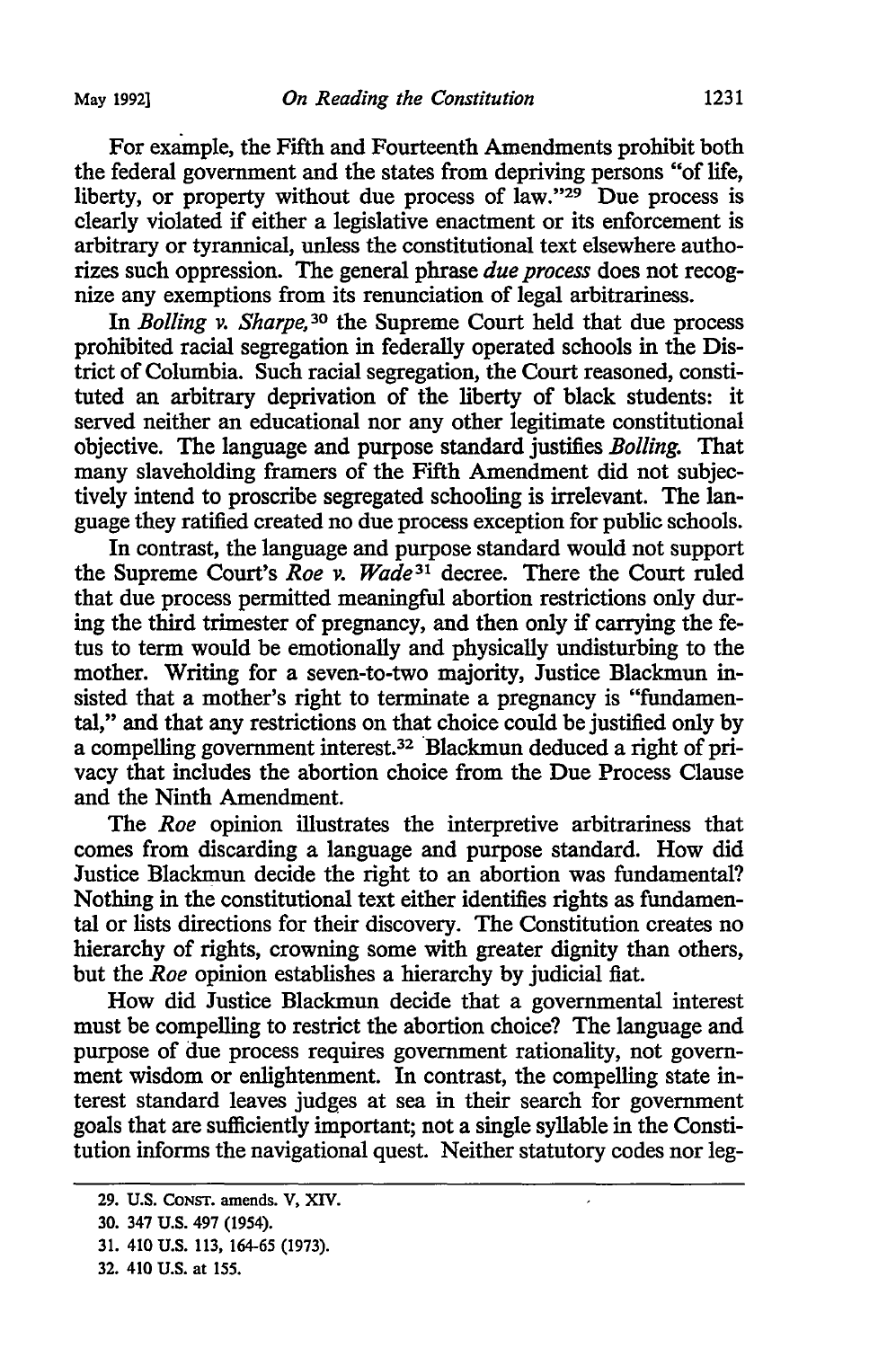islative histories customarily identify which laws are passed or votes cast in the belief that the government interest to be promoted is compelling.

Tribe and Dorf applaud the *Roe* decree (pp. 60-64), but their interpretive justification seems feeble. They argue that virtually all interpretation requires resort to value choices external to the Constitution (p. 66); seen in this light, *Roe* can correctly conclude that the liberty to choose an abortion is fundamental, even though this right is devoid of any supporting constitutional text. Tribe and Dorf ask: "How should the Court go about reading the Constitution to determine if an asserted right is fundamental?" (p. 73). They never provide a satisfactory answer. First, they attempt no justification for the fundamental/ nonfundamental bifurcation of constitutional rights. Second, their analysis centers on the extrapolation of fundamental rights from precedent (pp. 73-80) while eschewing inquiry into the basic correctness of the precedent in question.

Tribe and Dorf assert that ''judges possess the requisite tools to make principled distinctions in the selection of a level of generality in defining fundamental rights" (p. 114). But this confidence in judicial competence and restraint seems misplaced. Tribe and Dorf 's explanation of how their interpretive standard would operate betrays its sus-<br>ceptibility to judicial manipulation. The authors' attempt to  $c$ eptibility to judicial manipulation. characterize government interests as compelling *vel non* epitomizes interpretive arbitrariness and insults the language and purpose of the Due Process Clause. Ultimately, no textual or extratextual constitutional guides, no generally accepted concepts of unenumerated rights, and no interpretive rules constrain judicial whimsy.

How should *Roe v. Wade* be adjudicated under the language and purpose standard? Abortion restrictions rationally support the legitimate government interest in protecting the unborn, a conclusion fortified by various state laws making third-party destruction of a fetus murder and recognizing tort and inheritance rights of a fetus after birth. Nothing in the politics of abortion suggests that abortion restrictions are a pretext for misogyny. Men and women both are sharply divided on *Roe.* Both supporters and opponents of abortion restrictions enjoy legislative clout and financial resources; public debate is not skewed in favor of or against either position. Prior to *Roe,*  legislative restrictions on abortion were falling rapidly, following the lead of California's exceptionally liberal 1967 Therapeutic Abortion Act, signed by then-Governor Ronald Reagan.<sup>33</sup> No claim that meaningful abortion restrictions are inherently arbitrary would be convincing. Thus, the restrictions pass the due process language and purpose standard of interpretation.

<sup>33.</sup> The Act is currently codified at CAL. HEALTH & SAFETY CoDE §§ 25950-25958 (West Supp. 1992).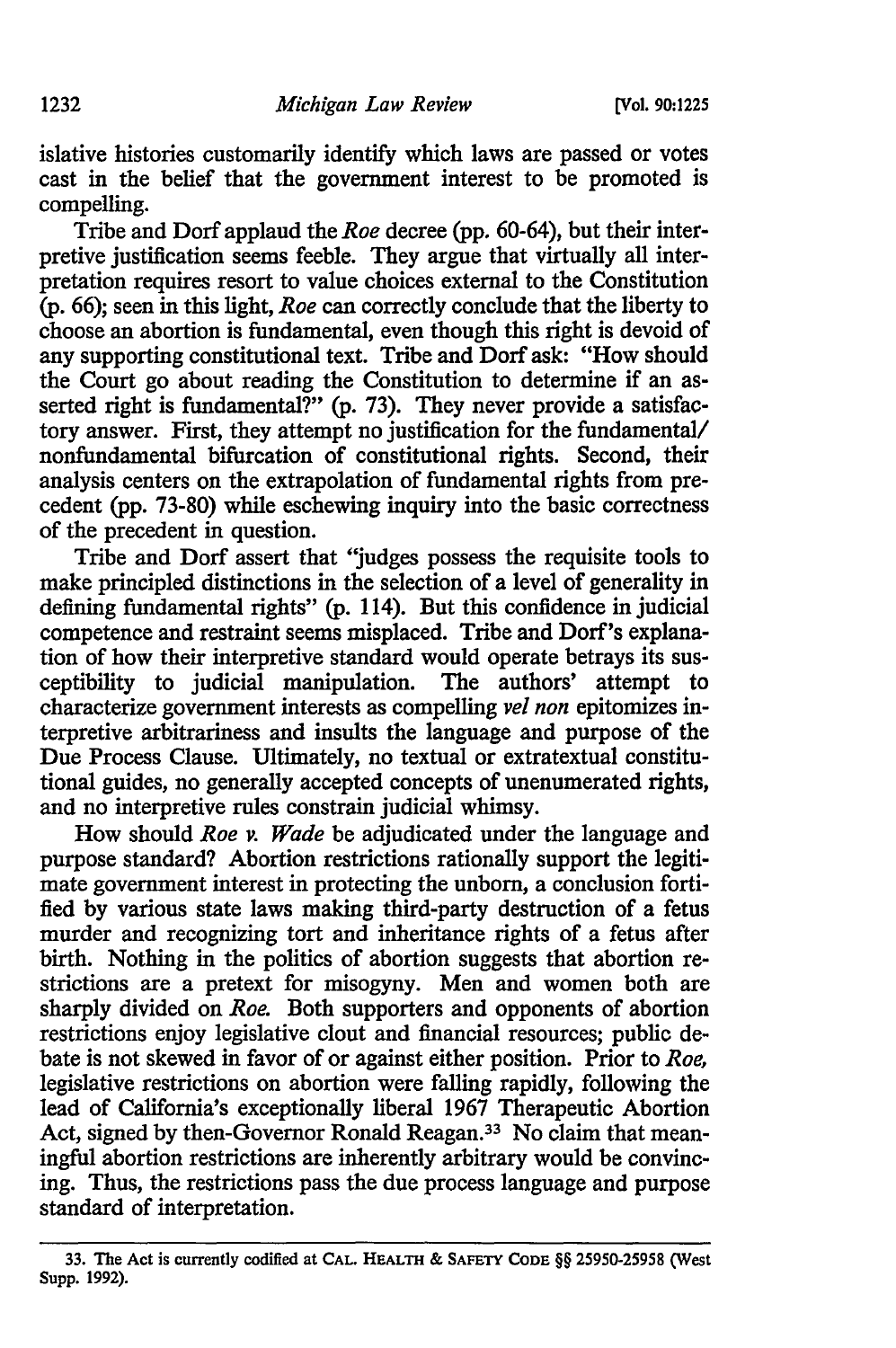Review of First Amendment jurisprudence provides another opportunity to compare the language and purpose test with the interpretive approach advanced by Tribe and Dorf. The amendment prohibits, in part, any law "abridging the freedom of speech, or of the press."34 The amendment's language protects oral and written forms of communication, and the institutionalized press, but it does not reach all attempts to convey an idea, such as music, painting, dancing, or flag burning. On the other hand, the plain purposes of the Free Speech and Press Clause justify some embellishment on its language. Justice Louis Brandeis in *Whitney v. California <sup>35</sup>*and Chief Justice Charles Evans Hughes in *De Jonge v. Oregon* 36 ably articulated those purposes. They include the discovery and spread of political truths, the development of mental faculties, the provision of an emotional safety valve for persons disgruntled with government policies, and the promotion of government responsiveness to the will of the people.

These purposes justify a free press interpretation that embraces the broadcast media and cable television. Their role in the discovery and spread of political truths and in fostering government responsiveness to popular opinion is indistinguishable from that of the print media. The purposes also justify an interpretation of the Free Speech and Press Clause that denounces government suppression of other forms of expression. Suppression because of ideological hostility conflicts with the truth-seeking, emotional safety valve, and government-responsiveness purposes of free speech.

Tribe and Dorf correctly point out that the Free Speech and Press Clause is insufficiently precise to escape all conscientious disputations in application {p. 37) but proffer no standards that confine or resolve such disagreements. In analyzing an ordinance proscribing all First Amendment activity in a city airport, they properly criticize a literalist interpretation that would uphold the ordinance on the grounds that free speech elsewhere was tolerated.<sup>37</sup> But courts need not adopt a fundamental rights theory of the First Amendment - tacitly advanced by Tribe and Dorf $\frac{1}{x}$  in order to invalidate the ordinance. The prohibition in question would clearly undercut \_the purposes of the Free Speech and Press Clause by squelching open discourse in a major public thoroughfare. Furthermore, the belief that all speech in all parts of an airport must be suppressed in order to insure uncongested corridors or nonharassment of patrons does not deserve a claim to rationality.

Flag desecration laws would also probably fail to pass constitutional muster under the language and purpose standard. Such laws

<sup>34.</sup> U.S. CoNsr. amend. I.

<sup>35. 274</sup> U.S. 357, 372 (1927) (Brandeis, J., concurring).

<sup>36. 299</sup> U.S. 353 (1937).

<sup>37.</sup> Pp. 68-69 (citing Board of Airport Commrs. v. Jews for Jesus, Inc., 482 U.S. 569 (1987)).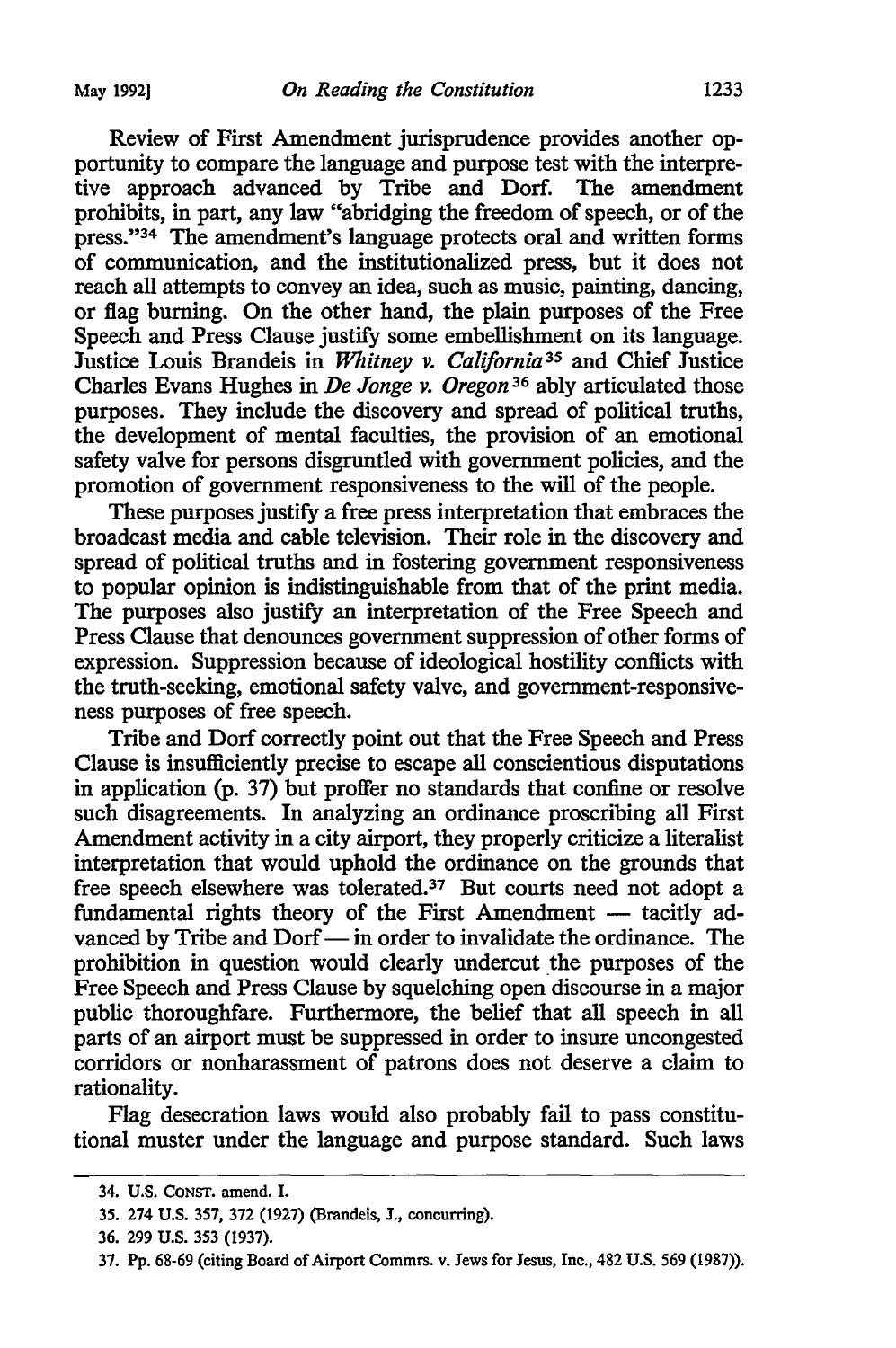mean to suppress the idea that the U.S. flag is unworthy of respect and flies over a dishonorable or unworthy government. That statutory objective blatantly conflicts with the free-speech purposes of advancing political discourse and offering a safety valve for persons dissatisfied with government policy.<sup>38</sup>

General prohibitions on public nude dancing, however, should survive the language and purpose standard if the prohibitions are evenhandedly enforced. Public displays of nudity fall well outside the First Amendment's express language; thus, such activities enjoy constitutional protection only against government restrictions animated by ideological hostility. Public nudity may be a method of ridiculing infatuation with dress and clothing. But a ban on such expressive conduct does not restrict the countless other communicative vehicles for conveying that ridicule. Further, public nudity is unlikely to persuade others that a preoccupation with fashions should be abandoned. Thus, a contention that general bans on public nudity are inspired by ideological hostility seems implausible.<sup>39</sup> Due process and equal protection, however, would require that the prohibitions be evenhandedly enforced in order to avoid arbitrary and politically motivated targeting of violators.

The Supreme Court's libel law doctrine, which establishes formidable constitutional protection for defamatory factual error, seems clearly flawed under the language and purpose interpretive standard. In the leading case, *New York Times v. Sullivan,* 40 the Court held that the First Amendment prohibited the award of damages for a falsehood defaming a public official absent clear and convincing evidence that the culprit acted with actual malice - that is, with knowledge of the factual error or in reckless disregard of the truth. Justice Brennan insisted that the actual malice rule was essential to the discovery and spread of political truths because factual error was "inevitable in free debate."<sup>41</sup>

But how do factual falsehoods advance the discovery and spread of political truths? Falsehoods impede the quest for truth. It is possible that fear of factual error would cause self-censorship of many truths, and thus the actual malice rule in aggregate advanced a paramount free-speech purpose. But Brennan offered not a scintilla of empirical evidence to support such a problematic proposition. Further, in the decades since *Sullivan,* no study has indicated that the Court's holding enhanced the scope and intellectual rigor of public debate in compari-

<sup>38.</sup> *See* Texas v. Johnson, 491 U.S. 397 (1989).

<sup>39.</sup> The Supreme Court thus correctly decided Barnes v. Glenn Theatre, Inc., 111 S. Ct. 2456 (1991).

<sup>40. 376</sup> U.S. 254 (1964).

<sup>41. 376</sup> U.S. at 271.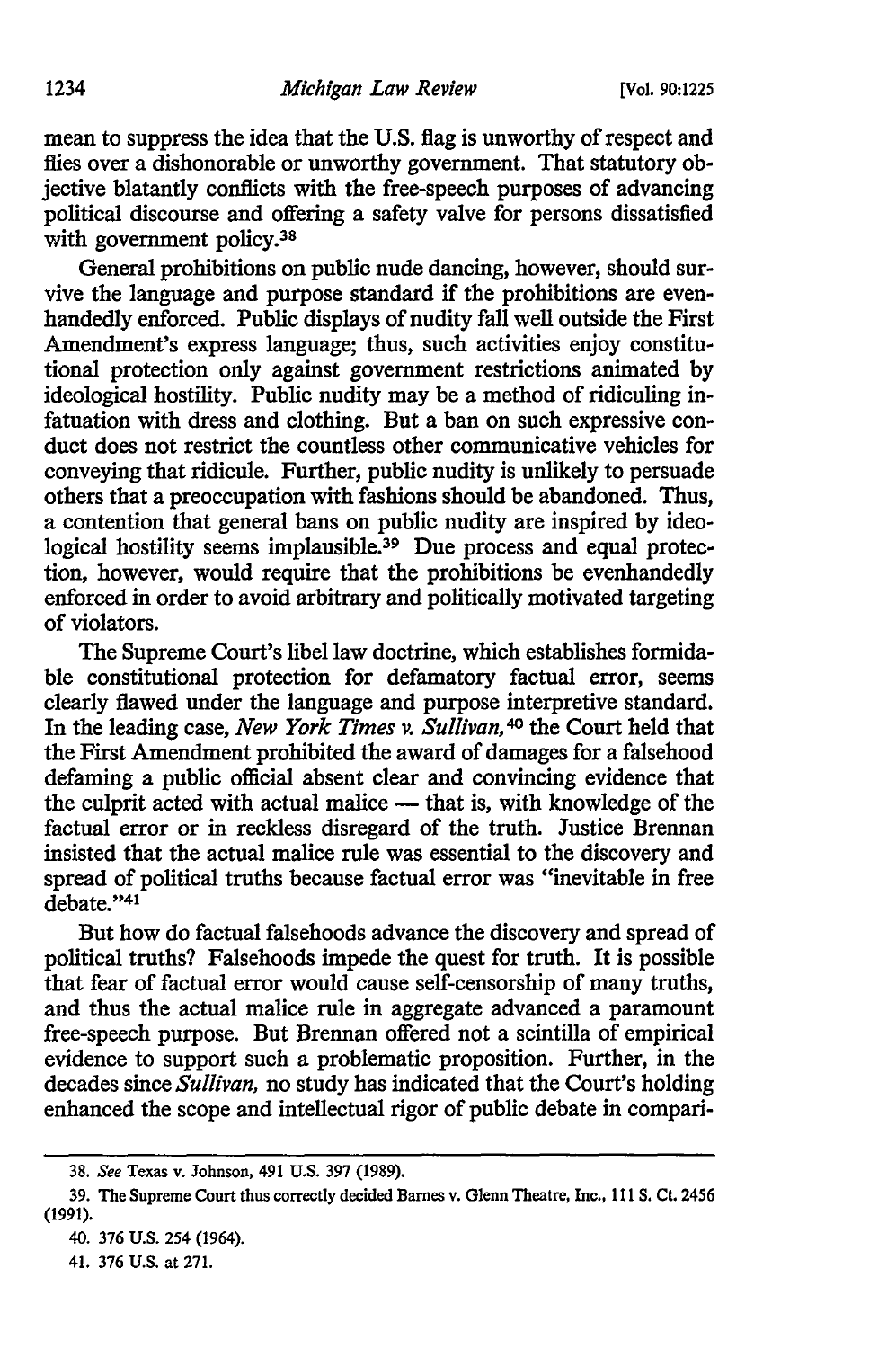son to the *pre-Sullivan* era.<sup>42</sup>

The religion clauses of the First Amendment prohibit laws "respecting an establishment of religion, or prohibiting the free exercise thereof."43 The purposes of the clauses are to prohibit government practices intended to coerce or ban religious practice and to deny intended government favoritism toward one religion over another, including the establishment of an official church. Furthermore, the Free Exercise Clause tacitly acknowledges a legitimate constitutional interest in government facilitation of private religious choice by reducing its cost, through tax exemptions for religious property, conscientious objection laws, or otherwise. In other words, the Free Exercise Clause accepts that government may favor religion over nonreligion.

The Supreme Court's prevailing Free Exercise and Establishment Clause doctrines are woefully misconceived; they are preoccupied with unedifying formulas that deflect attention from the language and evident purposes of the religion clauses. Emblematic is *Lemon v. Kurtzman.*<sup>44</sup> There the Court announced that to survive an Establishment Clause challenge, a statute or practice must enjoy a secular purpose, must neither materially advance nor inhibit religion, and must avoid excessive government entanglement with religion.45 If *Lemon* were celebrated in the observance rather than the breach, then religion would be virtually banned from public life.

Consistent with the *Lemon* test, Tribe and Dorf defend the Supreme Court's invalidation of a "moment of silence" statute in *Wallace v. Jaffree.*<sup>46</sup> The statute at issue in that case permitted public school instructors to commence each school day with a brief period of silence "for meditation or voluntary prayer." $47$  The statute made no effort to coerce children into prayer; more generally, the statute favored neither one religion over another nor religion over nonreligion because atheists could employ the moment of silence to wish the ultimate doom of all religion. Yet Tribe and Dorf applaud the Court's decision to strike down the statute. This conclusion is consistent with the *Lemon* test's fundamental hostility toward religion and religious expression.

Ultimately, the Court's Establishment Clause jurisprudence epitomized by *Lemon* and *Wallace* — is mistaken in demanding that government actions necessarily serve a secular purpose. No inherently

47. 472 U.S. at 41.

<sup>42.</sup> Indeed, media reporters generally deny that *Sullivan* changed investigative or reporting customs. I have personally asked more than a score of reporters whether *Sullivan* caused any changes in their reporting behavior. All answered in the negative. I am unaware of any study that suggests a contrary conclusion.

<sup>43.</sup> U.S. CoNST. amend. I.

<sup>44. 403</sup> U.S. 602 (1971).

<sup>45. 403</sup> U.S. at 612-13.

<sup>46. 472</sup> U.S 38 (1985). For Tribe and Dorf's discussion, see pp. 45-47.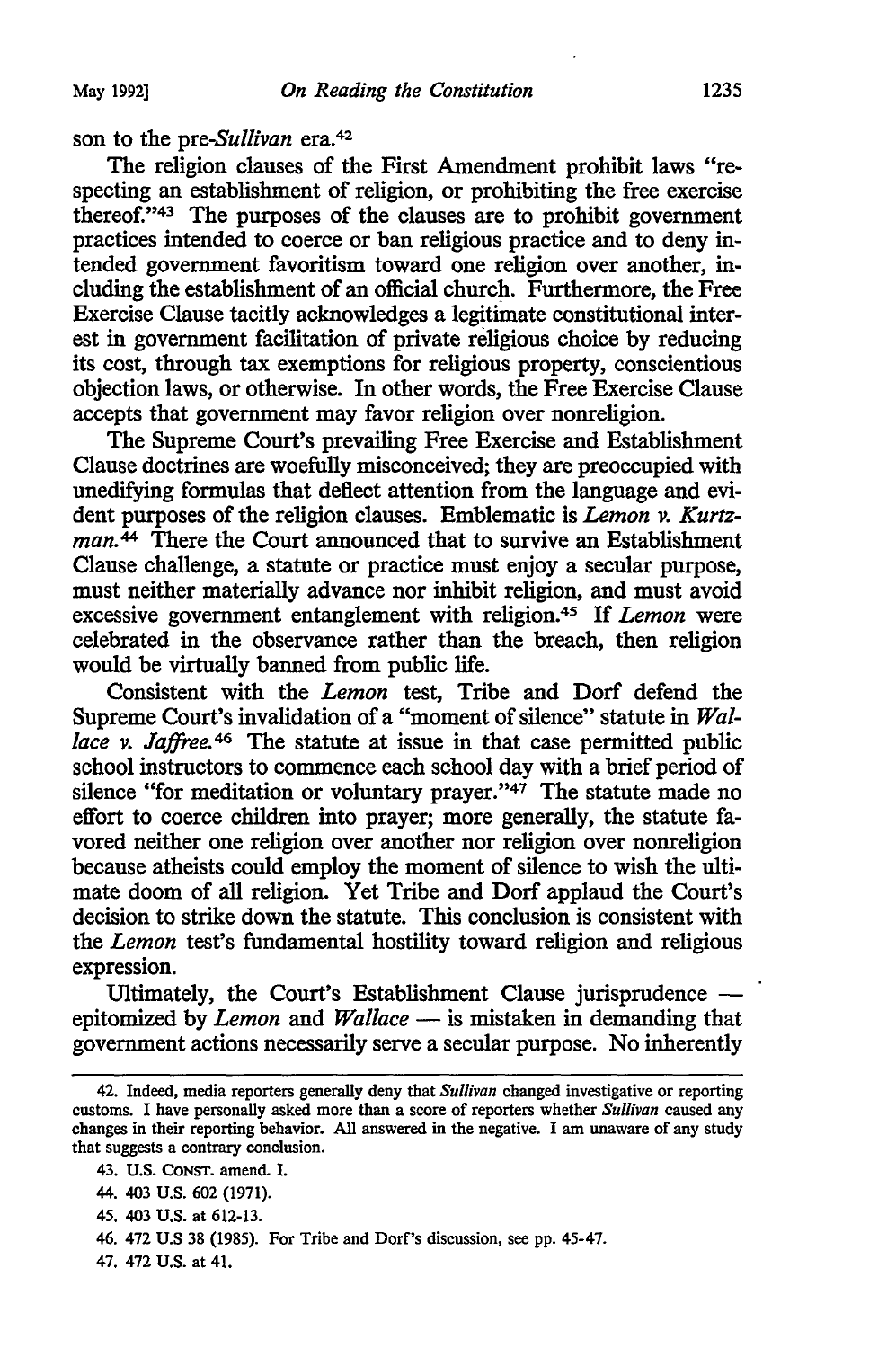secular purpose lies behind the provision of legislative chaplains, or the words "In God We Trust" on currency, or the reference to God in the pledge of allegiance. These practices are intended to favor religion over nonreligion. The same was true of the released time program sustained in *Zorach v. Clauson,* 48 conscientious objection laws upheld in *Gillette v. United States,* 49 and property tax exemptions for church property validated in *Walz v. Tax Commission. so* The trilogy reached the correct results because all the challenged practices facilitated private religious choice and avoided religious coercion or favoritism. Evenhanded availability of government premises for religious symbols should likewise pass constitutional muster, as should evenhanded participation of religious organizations in government programs animated by clearly secular goals, such as education, family-planning counseling, or low-income housing. Thus, the Court has erred in generally prohibiting government funding of the educational missions of sectarian and nonsectarian private schools,<sup>51</sup> in proscribing a moment-ofsilence law,  $52$  and in forbidding a creche display on government property.<sup>53</sup>

The Fifth and Fourteenth Amendments prohibit government from depriving persons of property without due process of law. As amplified earlier, the Due Process Clauses were intended to proscribe arbitrary or oppressive action, often wielded by one economic faction with political clout against another with lesser political stature. But the prevailing economic rights jurisprudence of the Supreme Court is unfaithful to the arbitrariness standard.

Tribe and Dorf permit economic rights barely a cameo appearance in their constitutional discourse (pp. 65-66). They recite the now-familiar critique of the *Lochner* era,<sup>54</sup> a period from the 1890s to 1937 when the Court regularly invoked "substantive due process" to overturn laws that interfered with the tenets of laissez-faire capitalism. They do not renounce *Lochner-era* jurisprudence for making extraconstitutional substantive value choices, however; instead, they conclude that it simply made the wrong value choices - wrong because laissezfaire capitalism did not "meaningfully enhance the freedom of the vast majority of Americans in the industrialized age" (p. 66).

That statement betrays the judicial whimsy that the Tribe and Dorf approach to constitutional interpretation invites. How do judges determine whether agricultural price supports or countless other gov-

- 51. *See* Aguilar v. Felton, 473 U.S. 402 (1985).
- 52. *See* Wallace v. Jaffree, 472 U.S. 38 (1985).
- 53. *See* County of Allegheny v. ACLU, 492 U.S. 573 (1989).
- 54. So named for the seminal case of Lochner v. New York, 198 U.S. 45 (1905).

<sup>48. 343</sup> U.S. 306 (1952).

<sup>49. 401</sup> U.S. 437 (1971).

SO. 397 U.S. 664 (1970).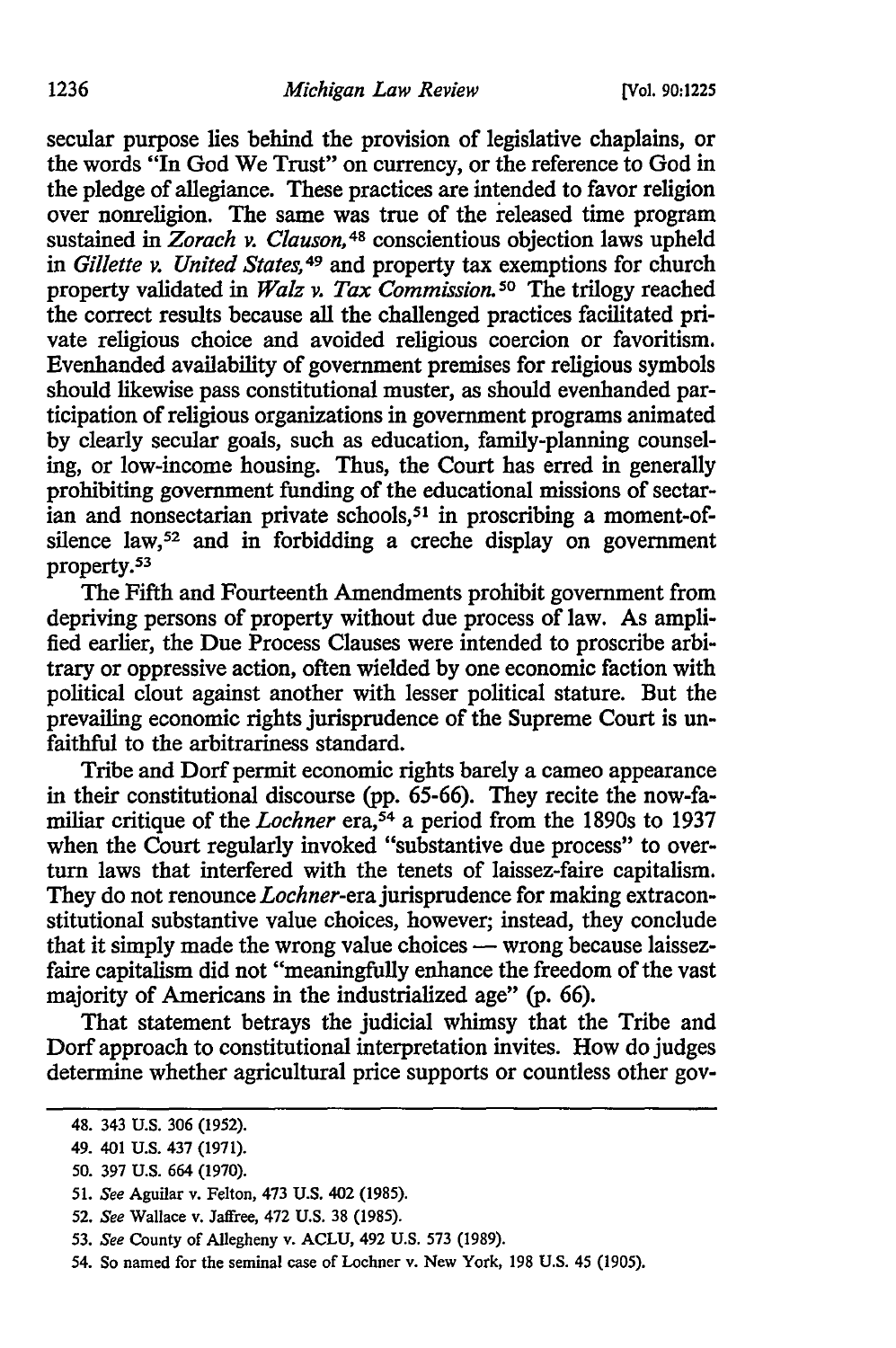emmental manipulations of the marketplace "meaningfully enhance the freedom of the vast majority of Americans?" Do they order a national referendum? Moreover, why should majority economic appetites or envy count, since the Takings, Contract, and Due Process Clauses were drafted, in part, to resist, not to surrender to, the clamor of the majority for the wealth of the minority?

The Supreme Court, however, has long endorsed views similar to those of Tribe and Dorf. Characteristic of constitutional jurisprudence in the field of economic rights is Justice Hugo Black's pronouncement in *Ferguson v. Skrupa: <sup>55</sup>*

[W]e emphatically refuse to go back to the time when courts used the Due Process Clause "to strike down state laws, regulatory of business and industrial conditions, because they may be unwise, improvident, or out of harmony with a particular school of thought." Nor are we able or willing to draw lines by calling a law "prohibitory" or "regulatory." Whether the legislature takes for its textbook Adam Smith, Herbert Spencer, Lord Keynes, or some other is no concern of ours.<sup>56</sup>

Justice Black must have fantasized in suggesting that legislators consult Adam Smith, Herbert Spencer, Lord Keynes, or any other theorist in fashioning economic statutes. The vast majority have never read a syllable of their tomes and are utterly indifferent to economic theory. Legislators are earthbound creatures who respond to the clamor of special interest groups with money or votes to offer. Their *summum bonum* is reelection, not intellectual tidiness. In *Ferguson*  itself, the statute under review granted lawyers a monopoly on debt adjustment. It takes no political genius to surmise correctly which interest group fueled the legislative munificence for attorneys.

In applying its due process rationality test to economic regulation, the Supreme Court should stop shutting its eyes to what everyone else can see: namely, that the purpose of most economic regulatory statutes is to benefit one class of citizens at the expense of another because of political expediency. That political dynamic completely neglects the public interest. The monopoly on debt adjustment in *Ferguson*  should have been tossed out because it aimed to harm nonlawyer adjusters; debtors were not lobbying to curtail their options. But "a bare" desire to harm a politically unpopular group cannot constitute a legitimate governmental interest," as acknowledged in *United States Department of Agriculture v. Moreno.* 57 In summary, if the affiatus for economic regulation is to injure or favor one segment of the community at the expense of another, then the Supreme Court should give it a flunking constitutional grade under the rationality test of the Due Process Clause.

<sup>55. 372</sup> U.S. 726 (1963).

<sup>56. 372</sup> U.S. at 731-32 (citations omitted).

<sup>57. 413</sup> U.S. 528 (1973).